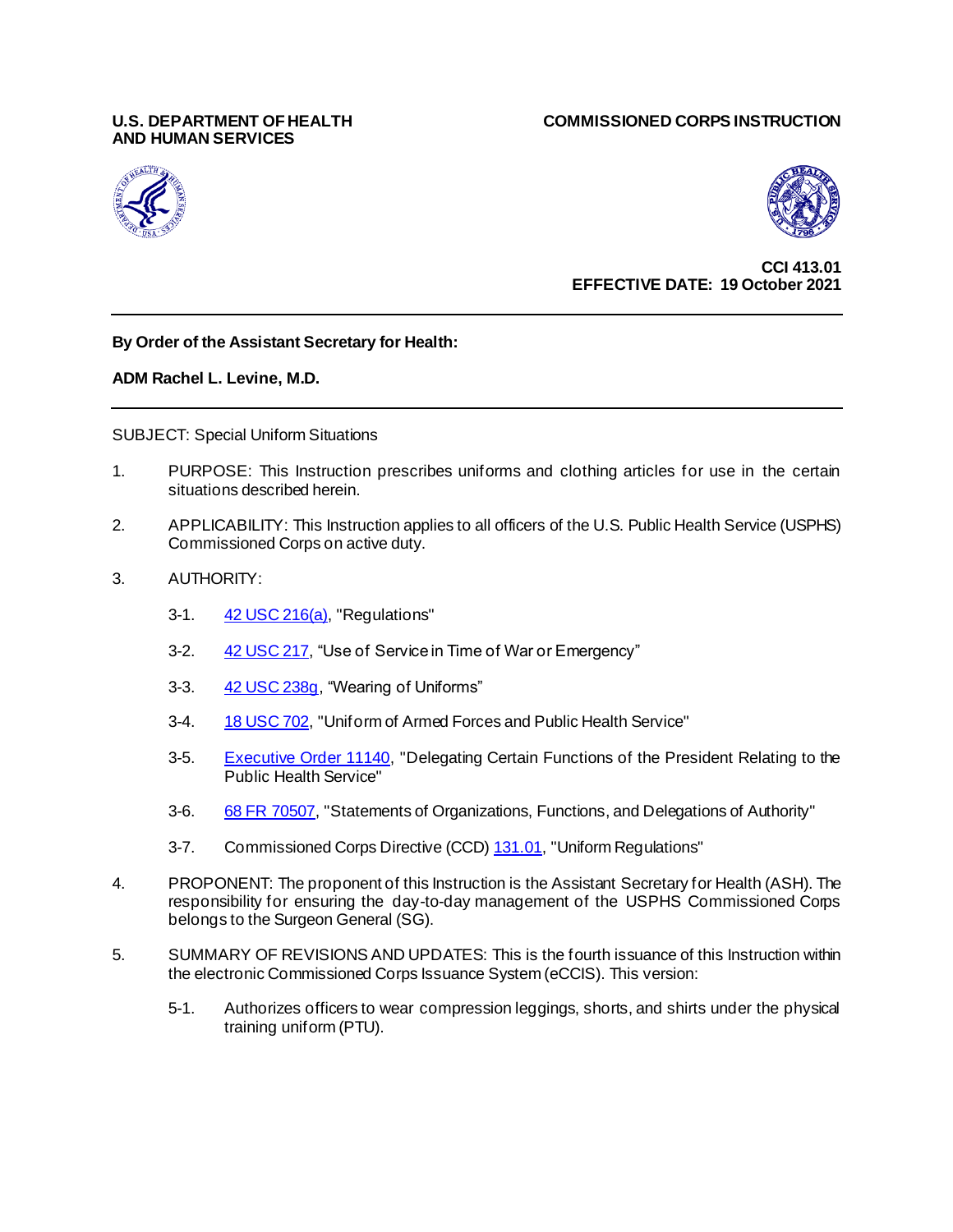- 6. POLICY:
	- 6-1. National Uniform Authority (NUA). For the purposes of this Instruction, the NUA is: the Surgeon General (SG) for all responses and exercises directed or implemented by the Office of the Surgeon General (OSG); the Uniformed Services University of the Health Sciences (USUHS) Commander for students at USUHS; and the heads of Department of Health and Human Services (HHS) Operating Divisions (OPDIV) / Staff Divisions (STAFFDIV) and non-HHS organizations to which officers are assigned for activities under their authority. The NUA may designate a Local Uniform Authority (LUA) as appropriate.
	- 6-2. Headgear. The command ball cap is the required component. The other headgear is prescribable by the LUA (except as noted below).
		- a. Cap, Cold Weather/Helmet Liner.

ODU blue or black, worn in lieu of the command ball cap but only in cold weather conditions. Officers should not confuse this cap with the Army-style cap which has ear flaps and is not authorized.This cap completely envelops the cheeks and neck and fastens with hook-and-loop closures beneath the chin.

b. Hat, Sun (jungle/boonie).

ODU blue with a flexible brim. To be worn only when authorized by the NUA, LUA, or Officer-in-Charge (OIC) when required during deployments or joint operations.

c. Helmet, Combat Ground Troop.

Army-style (i.e. Personnel Armor System for Ground Troops (PASGT)), Kevlar helmet worn with the cover. To be worn only when authorized by the NUA for safety purposes or when required during Joint Services deployments. An elasticized "cat's-eye" band may be worn around the circumference of the helmet just above the ear openings and with the luminescent surfaces centered in the back. The helmet liner may be worn with the helmet in cold weather conditions.

- d. Helmet, Construction Worker's. When prescribed by the appropriate authority, the construction worker's protective helmet (Hardhat), with or without the camouflage cold weather cap or helmet liner may be worn in lieu of the command ball cap. Hardhats worn by officers must meet all safety requirements appropriate for the situation in which the wear of the hardhat is required, including, at a minimum, American National Standards Institute, Z89.1-1969, Safety Requirements for Industrial Head Protection. Hardhats must only be of the cap or full-brim style. The USPHS Commissioned Corps does not authorize other styles of hardhat, such as (but not limited to) cowboy hats or pith helmets, for wear. Hardhats must be white in color, unless otherwise required by host organization or situation.
- 6-3. Extreme Cold Weather Clothing System (ECWCS). ECWCS is an optional clothing system the components of which may be organizational or an optional purchase. The following are the components of the ECWCS:
	- a. Trousers, cold weather, field, nylon, and cotton. The trousers are made from a wind resistant nylon and cotton fabric. Characteristics of the trousers are side hanging pockets, hip pockets, cargo pockets, draw cords at the trousers bottoms, and adjustable waist straps. The trousers are worn as a durable insulating layer to be worn over the ODU trousers.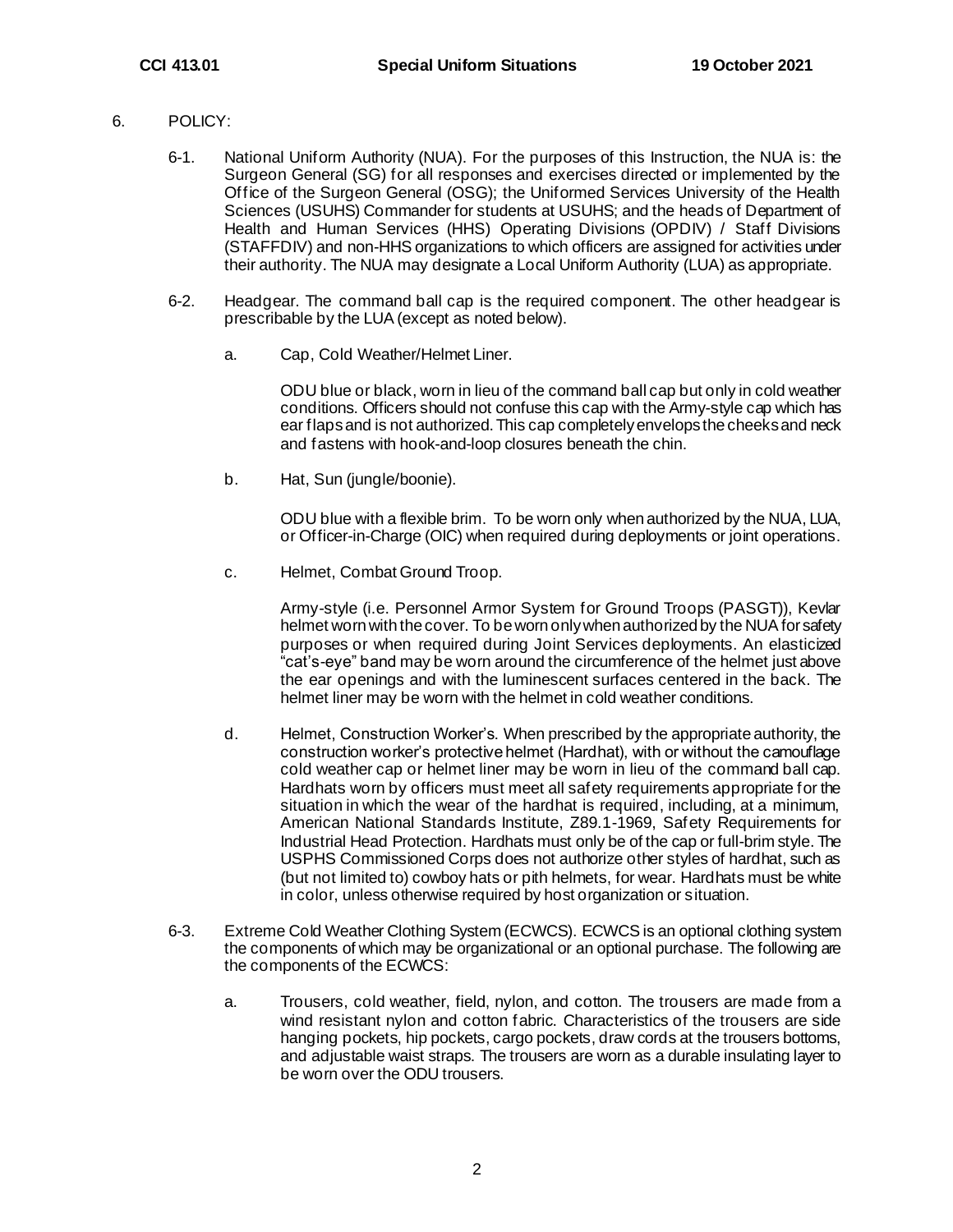- b. Liner, cold weather coat. The coat liner is an undergarment of polyester covered batting covered with three plies of rip-stop nylon cloth. The liner may be worn independently of the parka.
- c. Liner, cold weather trousers, field. The trouser liner is an undergarment of polyester covered batting covered with three plies of rip-stop nylon cloth. The liner serves as the insulating layer for the lower body.
- d. Shirt, cold weather, fleece, made of synthetic fiber pile. The shirt is made from a knitted polyester fiber pile. It has reinforced shoulder and elbow patches, a convertible turtleneck collar, front zipper, elastic draw cord waist, hook and pile cuff tabs, two chest cargo-style pockets, and two lower hand-warmer pockets. The shirt is the primary insulating layer for the upper body.
- e. Undershirt, cold weather, polypropylene. The material used for the undershirt is a knitted, brushed, multifilament polypropylene. It has a center front zipper which extends to the middle of the chest area, allowing for ventilation for the neck and chest area. The undershirt layer next to the skin acts as a moisture wicking layer and serves to draw moisture away from the skin, transferring it to the outer layers of the system.
- f. Drawers, cold weather, polypropylene. The material used for the drawers is a knitted, brushed, multifilament polypropylene. The drawers serve as the base layer for the lower extremities.



g. Hood, balaclava, cold weather.

The hood is constructed of two plies of a black, knitted wool blend with a nylon wind barrier interlining. The design is a pull-over-the-head style with an adjustable face opening.

- h. Thermal Socks. Boot-high and either navy blue or black.
- i. Gloves with optional inserts. Light duty work, consisting of black leather shells with optional inserts of blue or black material.
- j. Rain Poncho or Suit.

Optional item in ODU blue. The poncho must be pullover style.

k. Scarf, Wool.

The white scarf may be worn underneath outerwear. When worn, the scarf will overlap to form a "V" at the base of the throat.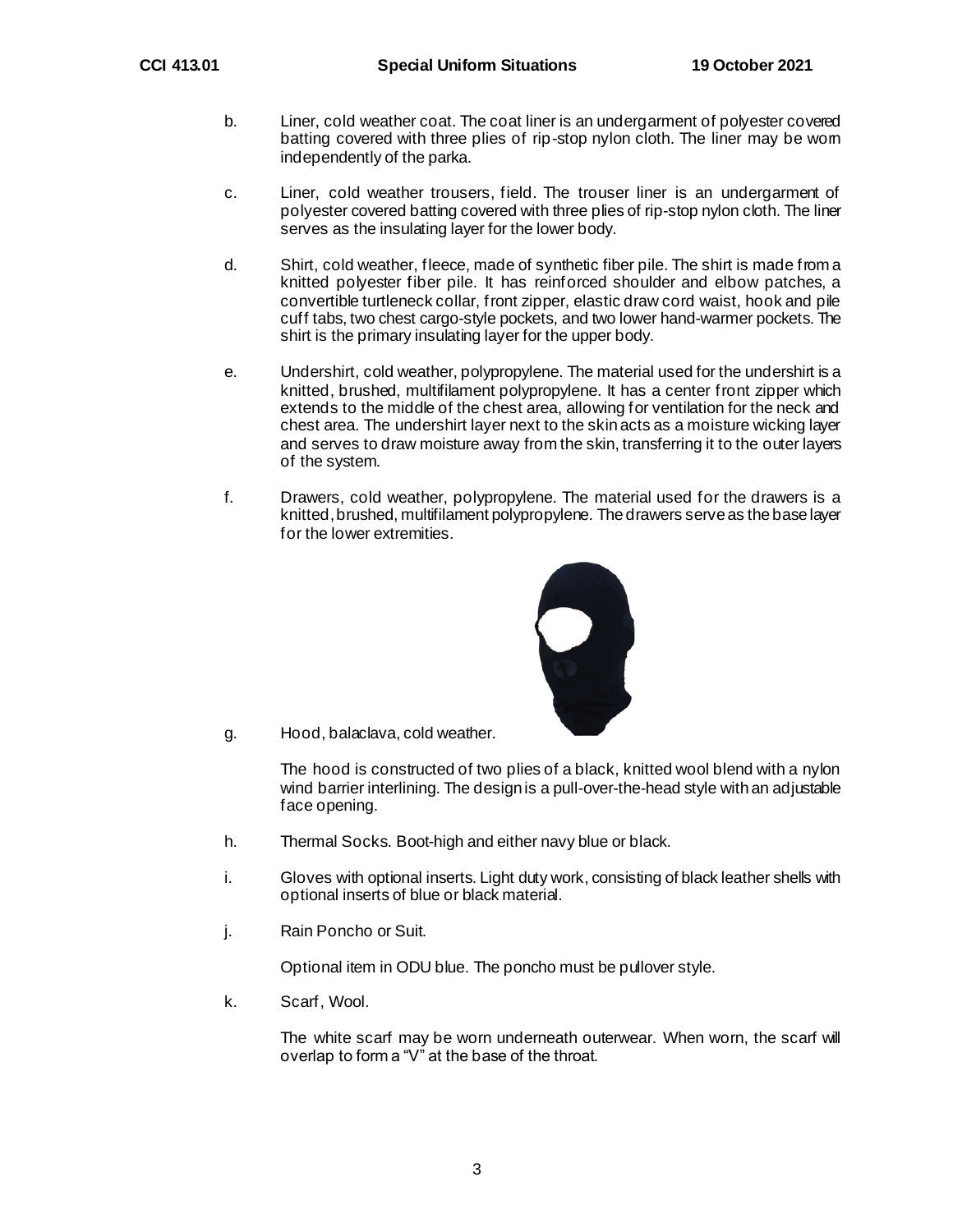l. Cap, Knit (Watch), Black.

Made of plain non-decorated or design navy blue or black wool, closely knitted, bell shaped, pullover style, 11 to 12 inches long, 8-1/4 inches wide at bottom, with a 5/8 inch border.

The watch cap will be double folded approximately 2-1/2 inches - 3 inches, and worn diagonally from the base of the back of the head, across the ears and on the forehead. Rank insignia is not authorized to be worn on the watch cap.The USPHS Commissioned Corps does not authorize commercial designs or logos.

Note: The Watch Cap is not authorized for wear with Dinner Dress, Ceremonial, or Service Dress Uniforms.

- 6-4. Grooming/Jewelry. Grooming and jewelry standards set for USPHS Commissioned Corps uniforms apply (see CCI 412.01 "Uniforms and Appearance"). However, the LUA may require removal of jewelry under field conditions or when the mission dictates.
- 6-5. Insignia and Identification Patches. Insignia and patches worn on the ODU will be embroidered patches in full colors (embroidering directly onto the uniform is not authorized). They will be sewn-on with thread that matches the background material or edge. A straight machine stitch will be used in sewing; cross-stitches, whip-stitches or other stitches are not authorized. (Se[e CCI 431.01,](https://dcp.psc.gov/ccmis/ccis/documents/CCI_431.01.pdf) "Insignia and Devices.")
	- a. Helmet Liner. When worn alone, the flap must be worn up and the full sized shiny metal rank insignia pin must be centered, horizontally and vertically, on the flap. When worn under the helmet, no rank insignia is worn.
	- b. Hat, Sun (jungle or boonie). The full-sized shiny metal rank pin must be centered vertically between the seam above the utility band and the top seam and horizontally above the wearer's nose.
	- c. Helmet, Combat Ground Troop (aka PASGT). Subdued, sewn-on rank insignia are optional on the front of the cover with the center of the insignia 2 inches above the rim and above the wearer's nose. Metal insignia are not authorized. A nametape of the same width as the cat's-eye band (centered above the wearer's nose) or neatly handwritten in capital, block letters is also optional.
	- d. Helmet, Construction Worker. Hardhats are widely available in a variety of shapes and configurations. The most commonly used are the cap and full brim configuration. Other styles of hardhats include novelty-type hats that are molded to various shapes are not authorized. However, some industries or agencies may traditionally use or even require other colors. Hardhats must be white, unless otherwise required by an officer's OPDIV, STAFFDIV or non-HHS organization. The rank insignia must be alarge, clear, adhesive-back decal. Officers must center the insignia on the front of the helmet. The bottom of the insignia must be approximately 1-1/4 inch above the brim.
		- (1) Last name only, printed in black block approximately  $\frac{1}{4}$  inch letters on white background Kroy tape, embossing tape, or computer generated on paper will be placed below the insignia at the brim line.
		- (2) The U.S. Public Health Service (USPHS)"1798" logo must be centered on the right side. The 1798 logo must be 2.5 inch in diameter.
		- (3) At the officer's discretion, the officer's OPDIV, STAFFDIV or non-HHS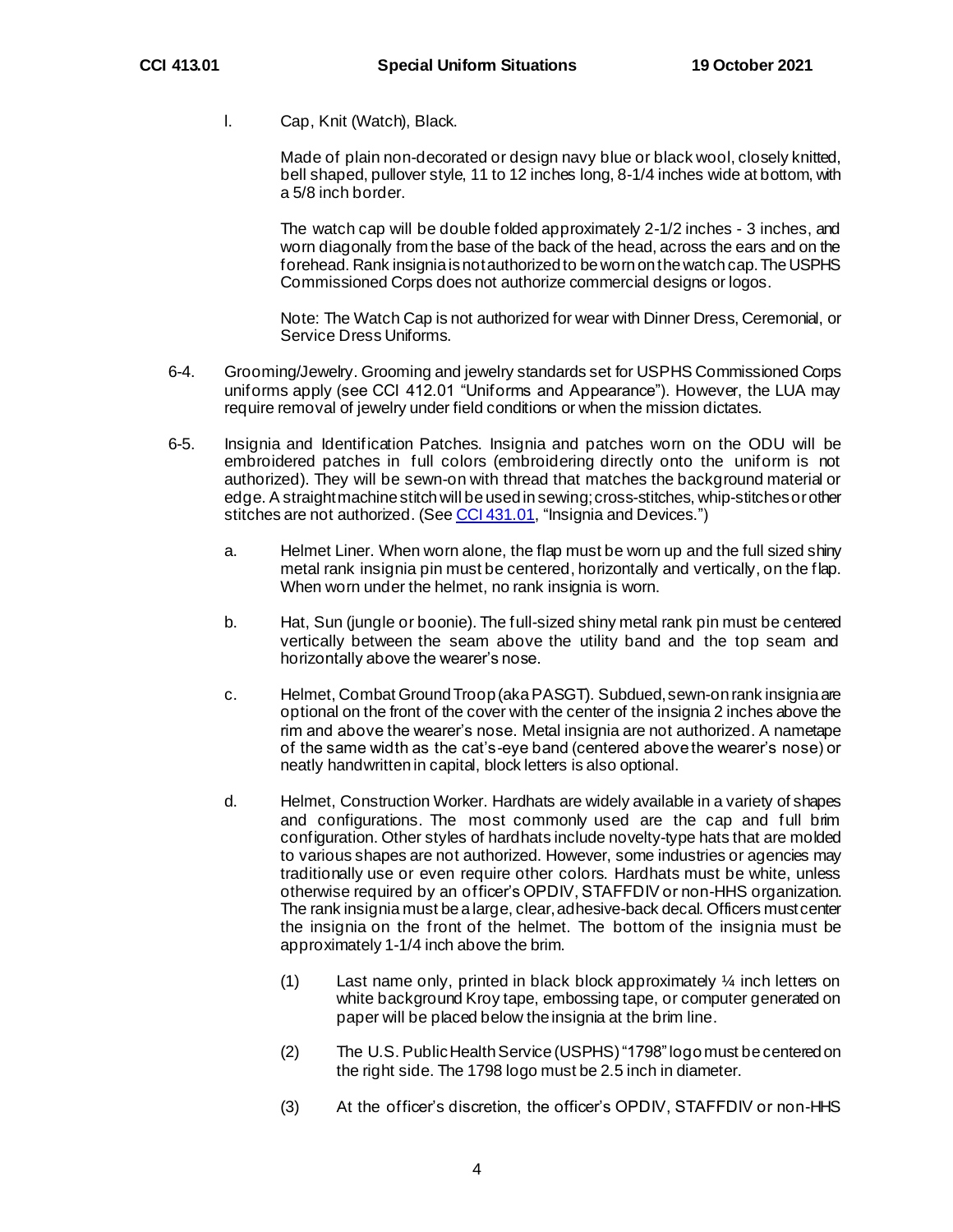organization logo or safety insignia (Decal, Hard Hat, NSN 7690-LL-LCC-0982) must be centered on the left side. Logos must be between 2 and 3 inches in diameter or largest dimension.

(4) Safety reflective tape must be silver in color, approximately 1 inch wide and 3 inches long. The long axis of the tape must be centered vertically on the rear of the helmet, extending up from the brim line.



e. ODU Shirt Insignia

(1) Service and Individual Identification.

The letters "USPHS" and the officer's last name must be embroidered on separate strips of ODU blue cloth 41/2 inches long and 1 inch wide with yellow, block-style letters, ¾ inch high; nametags containing more than ten letters must use Franklin Gothic Extra Condensed print (48 point), ½ inch high. The letters "USPHS" must be closely spaced and without intervening periods; the USPHS Commissioned Corps does not authorize any other designs.

The "USPHS" tape must be worn touching and parallel to the top edge of the left breast pocket. The officer's nametape must be worn touching and parallel to the top edge of the right breast pocket. Tapes extend to each pocket edge but not beyond.

(2) Collar Rank Insignia.

The collar rank insignia must be the sew-on type, embroidered on ODU blue background material. Officers must wear collar rank insignia on the right collar, centered on an imaginary line bisecting the angle of the collar point; the center of the device must be 1½ inches perpendicularly from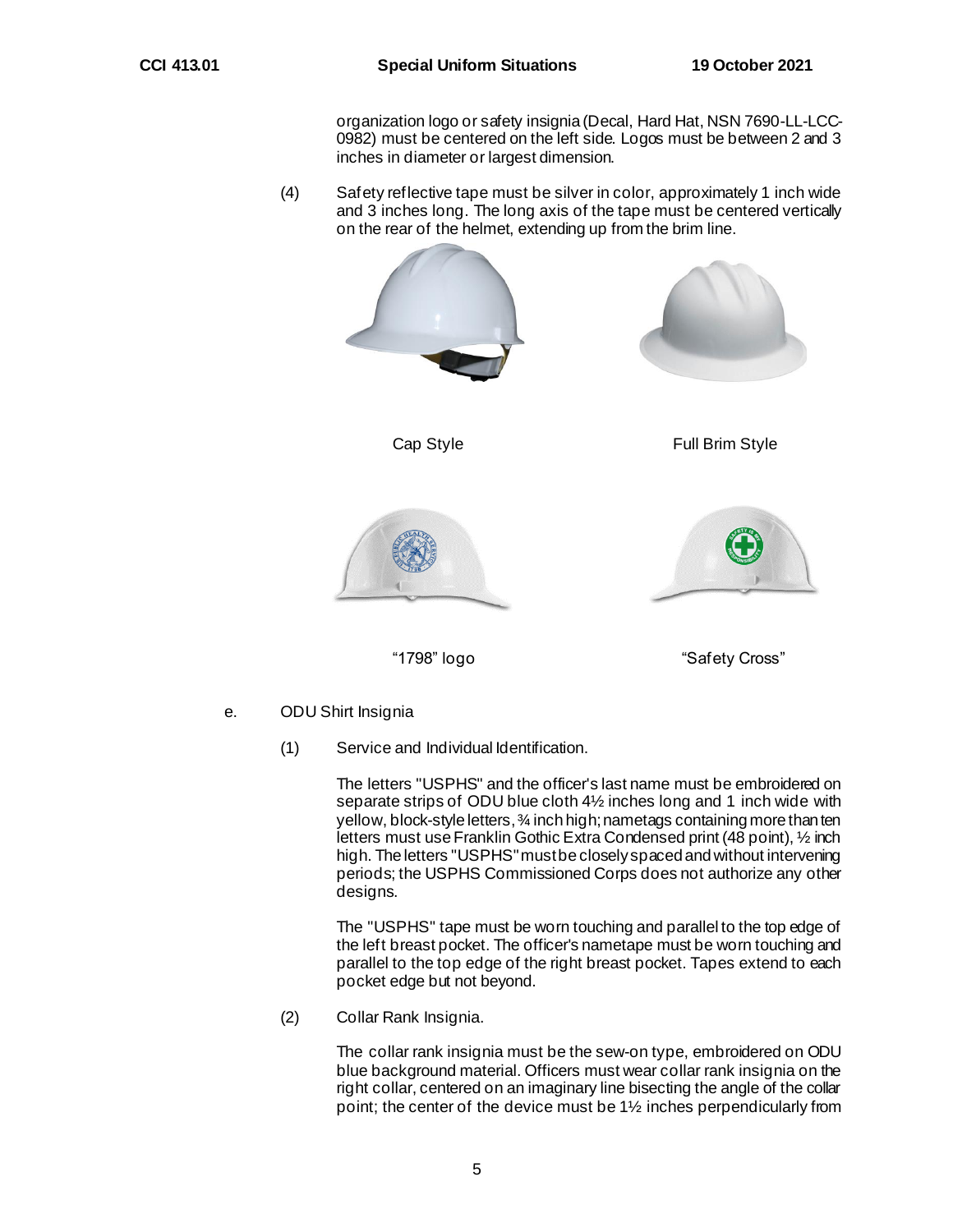each collar edge. The O-6 eagle must face forward. Admiral Stars must be point-to-point, with the single top point(s) facing inboard (towards the neck), the center of the first star placed one inch in from the collars leading edge and one inch up from the collars outboard (bottom) edge with additional stars running parallel to the collars outboard (bottom) edge.



#### **Point-to-Point Star description**

(3) Identification Badges

The OIC miniature metal identification badge may be worn ¼ inch above nametape, if authorized for current wear. The USPHS Commissioned Corps does not authorize any other identification badges for wear.

(4) Collar USPHS Commissioned Corps Device.

The USPHS Commissioned Corps device, consisting of a fouled anchor and caduceus crossed as in the seal of the Service, must be embroidered in full color thread on ODU blue background material. The 1 inch by 1 inch device must be sewn on the left collar with the caduceus falling along an imaginary line bisecting the angle of the collar point with the anchor pointing inward. The center of the device must be 1½ inches perpendicularly from each collar edge.

(5) Special Unit Identification Patches.

Only the OSG may authorize special unit identification patches. Special patches must be of the subdued, embroidered type with a basic ODU blue background and must not exceed 3½ inches in the greatest dimension. Officers can wear special unit identification patches centered on the left front pocket of the ODU shirt.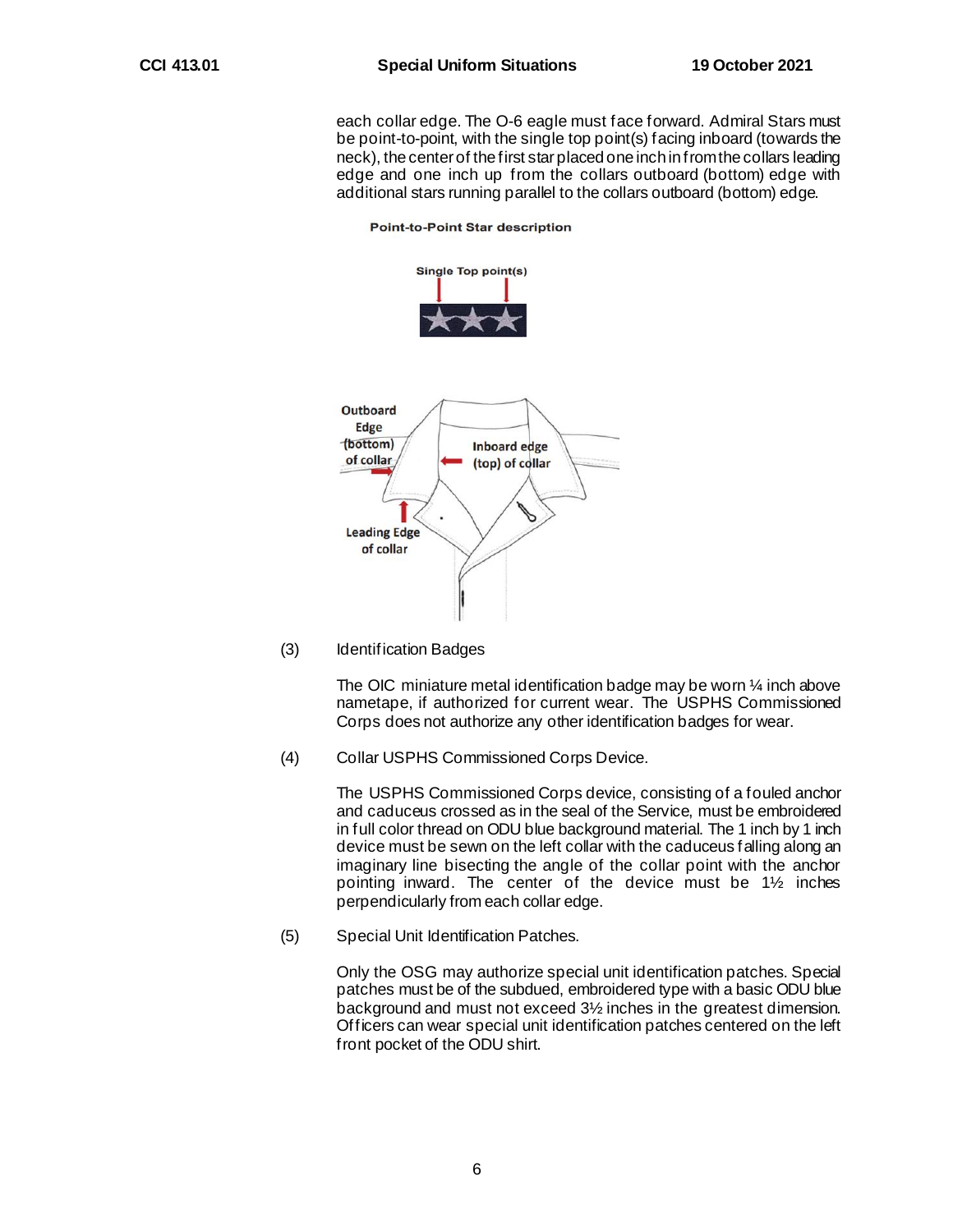(6) Special Skills Badges.

Skill badges must be of the full color embroidered type. An officer may wear no more than two skill badges. To be entitled to wear a badge, an officer must have earned it for skill while in a Uniformed Service (regardless of branch of Service) or earned it while on active duty as an officer.

Officers wear the skills badge centered on and ¼ inch above the "USPHS" tape. If wearing two badges, officers wear the second badge centered on and ¼ inch above the lower badge. The USPHS Commissioned Corps does not authorize metal badges.

- f. Foul Weather Parka.
	- (1) Rank Insignia. Full color embroidered, slip-on cloth loop or miniature subdued metal rank insignia must be worn on the tab on the front of the parka. The CAPTAIN (O-6) eagle rank insignia beak will face the wearer's right. Admiral Stars must be point-to-point, with the single top point(s) facing up.
	- (2) No other attachments are authorized.
- g. Trousers.

As an option, the officer's last name may be embroidered on ODU blue cloth. The cloth strips are 4½ inches long and 1 inch wide; letters are yellow, block-style, ¾ inch high; nametags containing more than ten letters must use Franklin Gothic Extra Condensed print (48 point), ½ inch high. The optional name tape must be worn touching and parallel to the top edge of the right rear pocket. The name tape must extend to the pocket edge but not beyond.

- 6-6. Wear of Corps Uniform and Insignia. Except as may be authorized by regulations of the President, the insignia and uniform of commissioned officers of the Service, or any distinctive part of such insignia or uniform, or any insignia or uniform any part of which is similar to a distinctive part thereof, must not be worn, after the promulgation of such regulations, by any person other than a commissioned officer of the Service.
- 6-7. Identification Tags. All officers who are eligible to deploy are required to own a set of identification tags (e.g., dog tags). Additionally, officers who utilize military aircraft for official or non-official travel may be required to wear identification tags. Identification tags must meet the military specification of being #304 Stainless Steel, Dull Finish, Rolled Edge and 1.12"x2"x0.14" dimensions. The identification tags will be suspended from a necklace of 25-inch non-corrosive, non-toxic and heat resistant material, with an additional 2-1/2 inch extension piece. The completed set must consist of one identification tag on the 25 inch necklace, and on identification tag on the extension piece.

The tag should include:

Last Name, First Name Middle Initial Social Security Number or Department of Defense Identification Number (DOD ID) USPHS Blood Type and Rh factor Religious Preference (if any)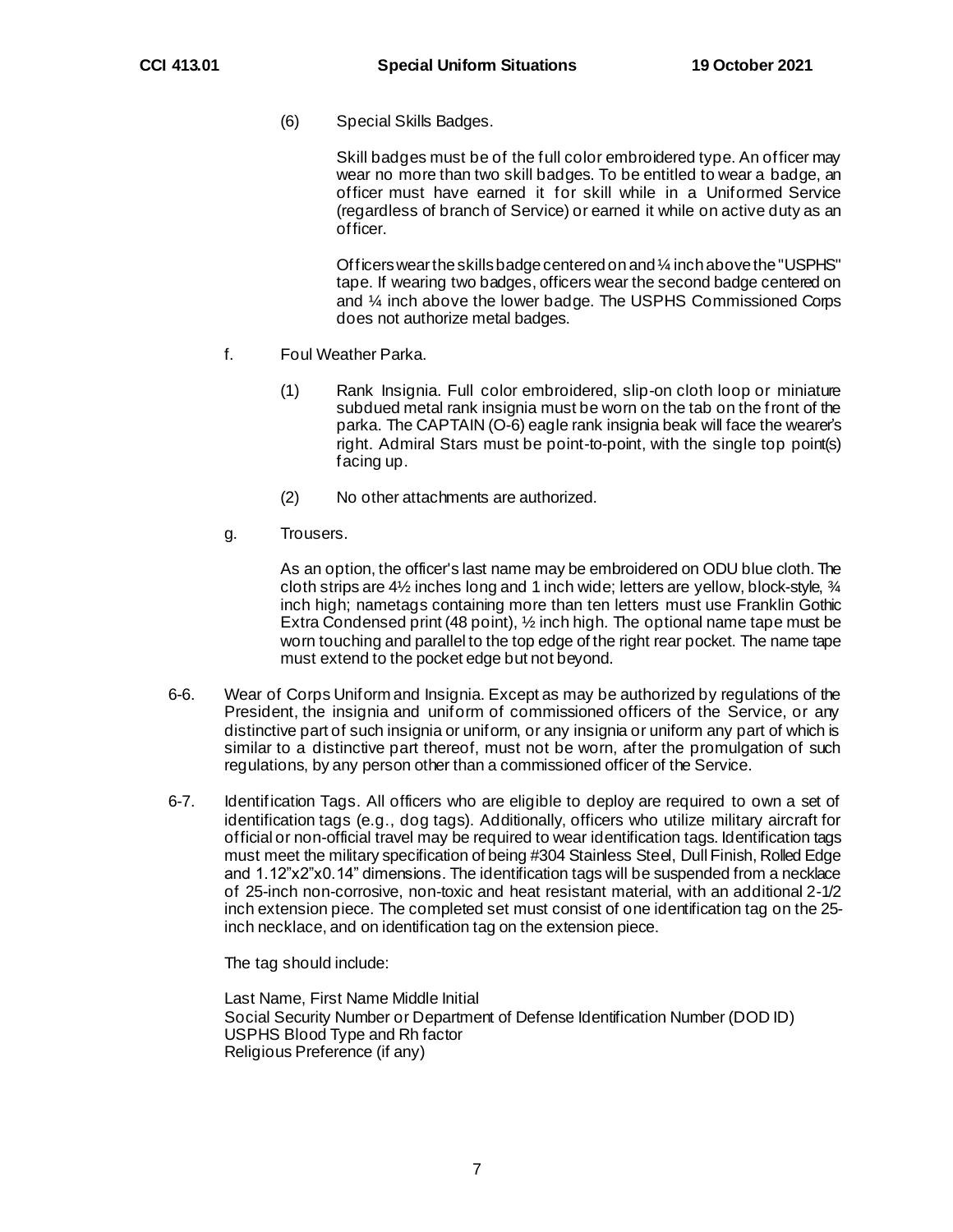Smith, John A. 123-45-6789 or 1234567891 USPHS O+ Religion

If the last name is more than 18 letters, it may be hyphenated to continue to the second line; additionally, the first name and middle initial may be moved to the second or third line, as needed.



### 6-8. DUFFEL BAG, G.I.

- a. Description: Olive, ODU blue, or black drab cotton or nylon with two shoulder straps and one carrying strap.
- b. Correct Wear: Should be carried in the left hand or worn on the left shoulder. May be worn on both shoulders when carrying multiple items, or when necessary to have both hands free.

#### 7. RESPONSIBILITIES:

- 7-1. The ASH is responsible for establishing policies related to uniforms.
- 7-2. The SG is the NUA and may appoint/delegate LUAs as necessary.
- 7-3. All officers are responsible for adhering to the guidelines and procedures listed in this Instruction.

#### 8. PROCEDURES:

- 8-1. Manner of Wear. The ODU is designed for field wear and should be loose fitting and comfortable. The USPHS Commissioned Corps does not authorize alterations to make it form-fitting. The ODU shirt will be worn outside the trousers, not tucked in, and all buttons will be buttoned except for the collar button; the collar is worn open. The sleeves may be rolled up when allowed by the LUA. When the sleeves are worn rolled up, the outside of the ODU will remain exposed. The sleeves will be rolled neatly above the elbow but the bottom must be no more than 3 inches above the elbow. The trousers are worn bloused over the top portion of the boots. The trouser legs must not be wrapped around the leg so tightly as to present a pegged appearance. Loose threads must be trimmed from all uniform components. Boot laces must be secured in a manner such that no loops are created; ends of the laces must be tucked into the boots. The USPHS Commissioned Corps does not authorize spider lacing or the use of non-black boot strings.
- 8-2. Officers must wear the command ball cap or sun hat so that the cap band creates a straight line around the head parallel to the ground. The belt is worn so that the belt tip will extend 2-4 inches from the buckle. When worn, the Foul Weather parka is worn with the zipper at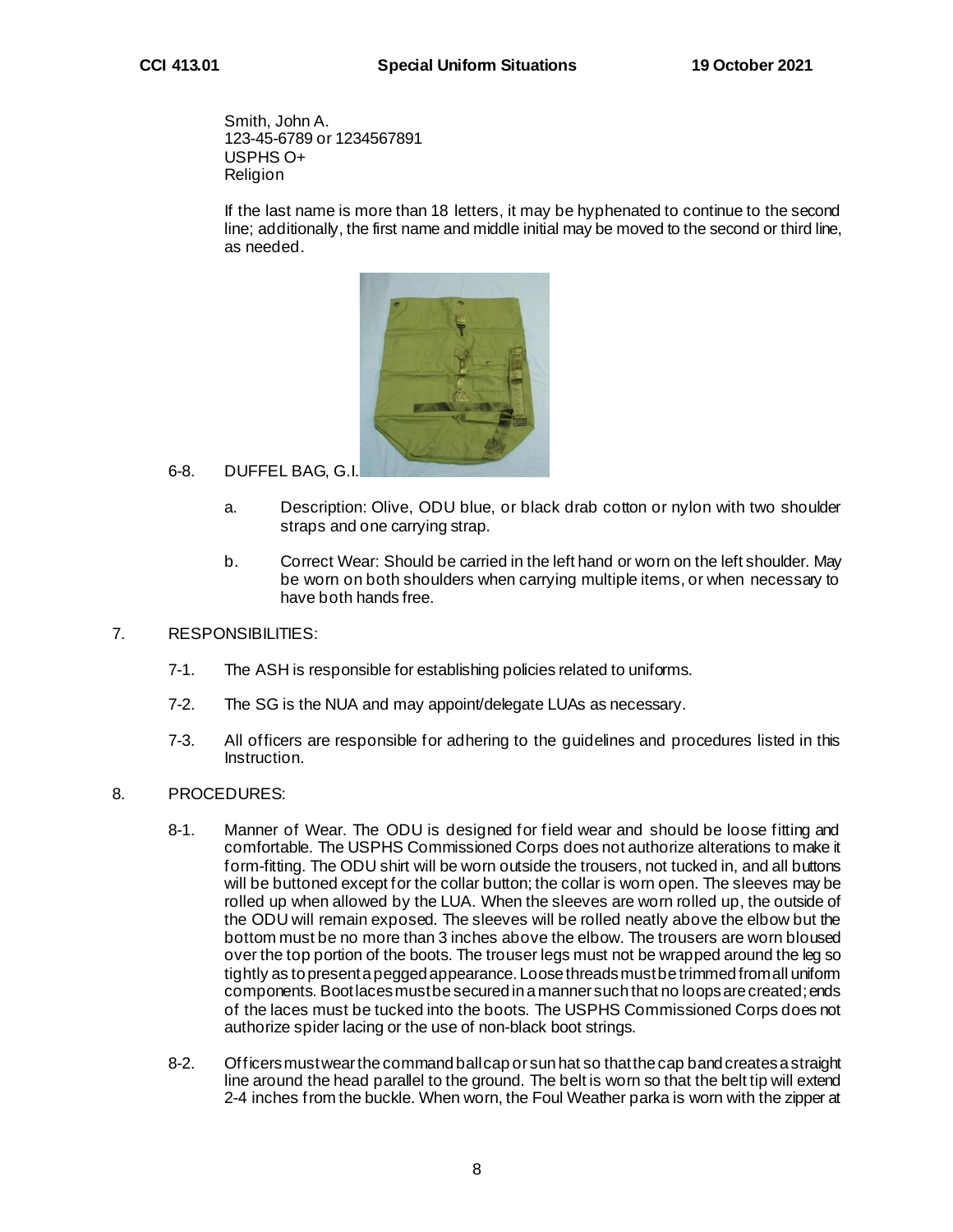least three-quarters closed. The hood of the Foul Weather parka may be worn at the wearer's option. However, when the hood is not worn, it will be tucked into the jacket's storage pocket which is then zippered closed.When working in extreme heat, the LUA may authorize removal of the ODU shirt.

- 8-3. Supplemental Instructions.
	- a. The LUA may issue supplemental instructions to those under their jurisdiction as are needed to ensure proper utilization of the ODU, provided that such instructions are not inconsistent with the provisions of this Instruction. This includes the use of accessories such as, but not limited to, gators, turtlenecks, ear muffs, web-belts, All-purpose Light Individual Carrying Equipment (ALICE) type systems, and hydration systems in navy blue or black to supplement the protection provided by the basic uniform in extreme weather or austere conditions.
	- b. When appropriate for particular deployments, as a result of climate or conformity with jointly deployed Uniformed Services, the LUA may prescribe other styles of working uniforms, e.g., desert camouflage, as authorized by the U.S. Navy. Insignia must be in accordance with this Instruction except pertaining to appropriate colors for the prescribed uniform.
- 8-4. Maternity Uniforms. Certified maternity uniforms are mandatory for all pregnant officers when a uniform is prescribed and regular uniforms no longer fit. The USPHS Commissioned Corps expects personnel to wear regular uniforms upon return from maternity leave; however, officers may wear maternity uniforms up to 6 months from the date of delivery based on medical officer diagnosis / recommendation as necessary.

Maternity uniforms are designed like corresponding primary uniforms, but proportional to fit pregnant women.

- a. Outer garments. Pregnant officers may wear outer garments (All-weather coat, Overcoat, Reefer, and sweater) unbuttoned when they no longer fit properly buttoned.
- b. A maternity cardigan sweater is authorized for optional wear. The shirt collar is worn inside the sweater when a tie is worn and outside the sweater when no tie is worn. The sweater is authorized for wear outside the immediate office space. The USPHS Commissioned Corps has approved the addition of epaulets on the current maternity sweater if the sweater is to be worn outside the immediate office space. This can be worn with soft shoulder boards.
- c. Service Dress Uniforms.
	- (1) Service Dress Blue (See Appendix A, Figure 8-2).
		- (a) Coat. A single-breasted coat made from navy blue authorized material, with a convertible collar, seven black plastic buttons down the front. Ribbons, insignia, badges, and nametags may be worn if applicable. Wear removable soft shoulder boards on epaulets.
		- (b) Skirt. Plain, two panel tailored A-line skirt with elasticized waist and stretch front panel. Skirt matches the coat's color and material.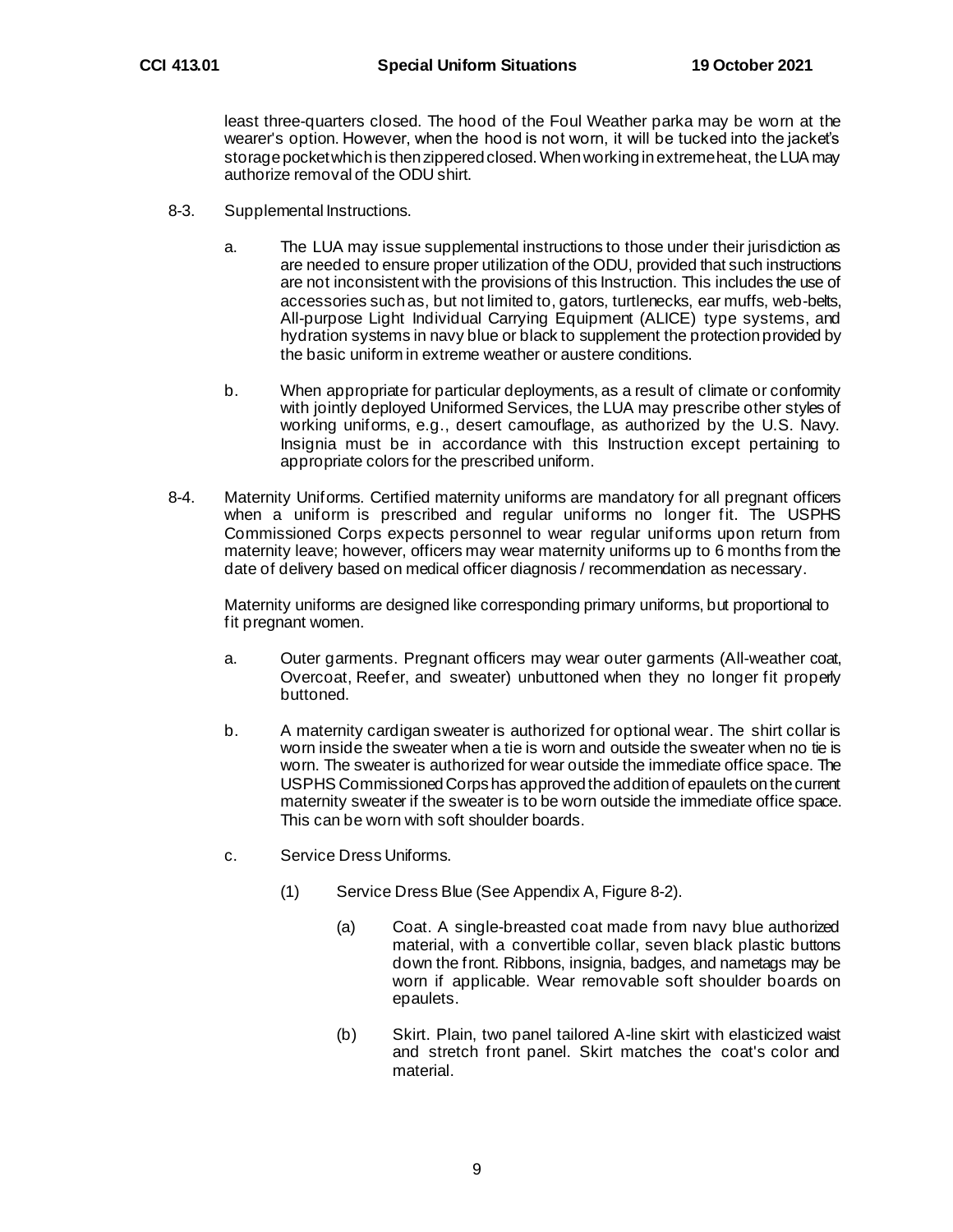- (c) Shirt. Made of white authorized material with a convertible, turndown, pointed, collar, short- or long-sleeved, with epaulets. Officers must wear soft shoulder boards on the epaulets. Tie must be worn.
- (d) Slacks. Flared slacks of the same material as the jacket. Front panel and waist are the same as the skirt.
- (2) Service Dress White. When Service Dress White is prescribed, wear Summer White maternity uniform with ribbons.
- (3) Summer White (See Appendix A, Figure 8-3). The LUA can authorize Summer White maternity uniforms for wear. The design is similar to the blue maternity skirt, slacks, and white short-sleeved shirt. The fabric of the top and bottom components must match. Wear the shirt, with ribbons, unbuttoned at the collar. Wear hard shoulder boards.
- (4) Service Khaki. (See Appendix A, Figure 8-4 and 8-4a)
	- (a) Shirt. Made of authorized khaki fabric, with short sleeves, and two breast pockets with button flaps. A new maternity shirt has no front pockets, with button down front and side tabs. The shirt has an open collar forming a V-neck. Officers wear rank and collar insignia. The old maternity shirts with front pockets are authorized until the phase out date as determined by the U.S. Navy.

For new maternity shirts, the name tag and ribbons must be placed 6-1/4 inches from intersection of front seam and shoulder seam and centered over the front seam.

- (b) Skirt. Plain, two-panel tailored A-line khaki skirt of the same fabric as the shirt, with elasticized waist and stretch front panel.
- (c) Slacks. Khaki flared slacks of the same fabric as the shirt. Front panel and waist are the same as the skirt.
- d. ODU Maternity Version. The USPHS Commissioned Corps authorizes pregnant officers to wear the following in any circumstances where non-pregnant officers are wearing the ODU.
	- (1) ODU Maternity Shirt. The shirt is made from the same material and is in the same color and style as the standard ODU shirt. This shirt does not have a logo. Pregnant officers can wear the maternity shirt as a substitute for the standard ODU shirt. Officers should place name and branch of service tapes, along with skill badges in the same general location as on the regular ODU shirt.
	- (2) ODU Maternity Trousers. These trousers are made from the same material and is in the same color and style as the standard ODU trousers. These trousers do not have a logo. Pregnant officers can wear the maternity trousers as a substitute for the standard ODU trousers. Officers should place any nametapes in the same general location as on the regular ODU trousers.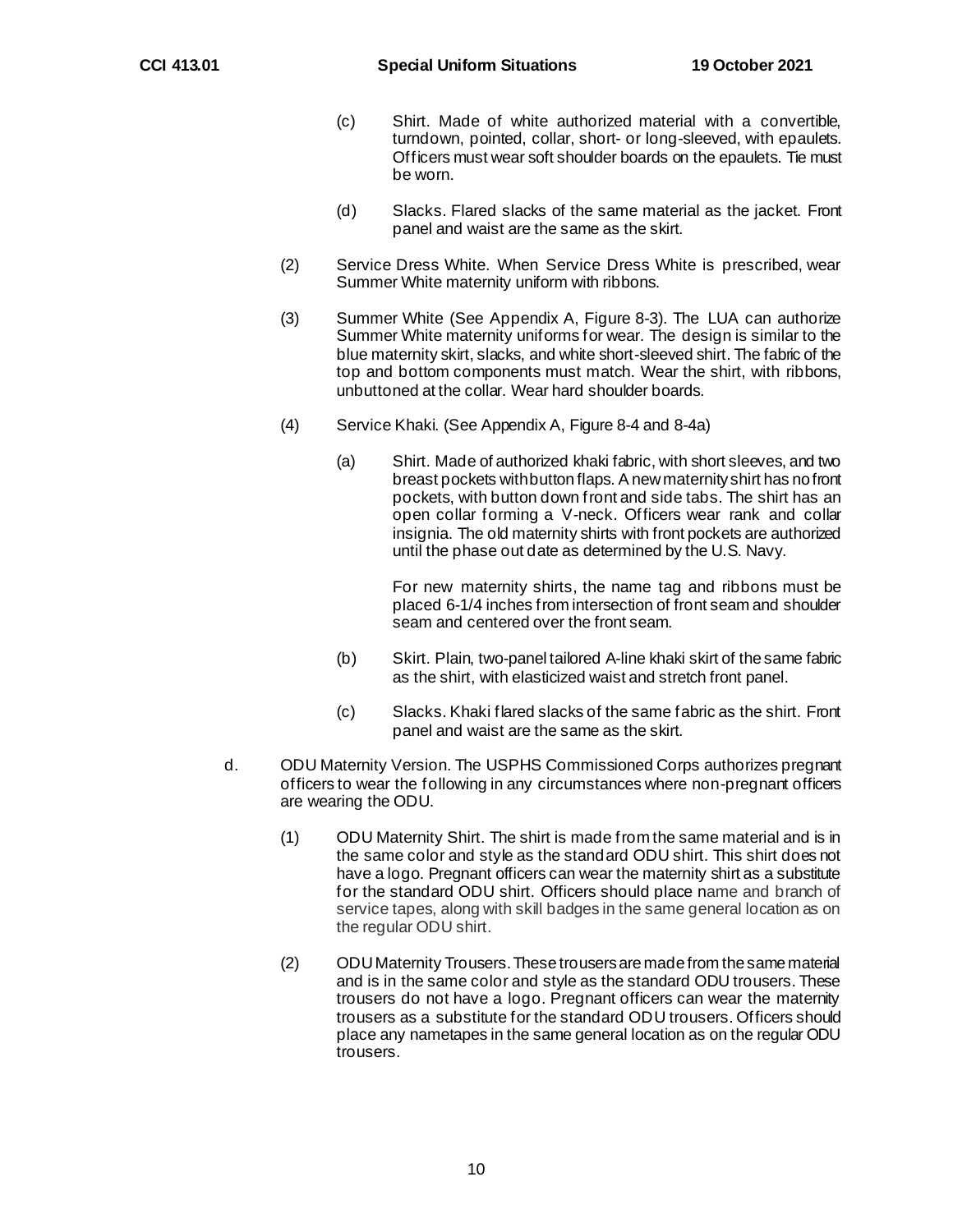- e. Dinner Dress Uniforms.
	- (1) When Dinner Dress Blue is prescribed, pregnant officers can wear the Service Dress Blue maternity uniform with miniature medals.
	- (2) When Dinner Dress White is prescribed, pregnant officers can wear the Summer White maternity uniform with ribbons.
- f. Full Dress Uniforms.
	- (1) When the Full Dress Blue is prescribed, pregnant officers can wear the Service Dress Blue maternity uniform with large medals.
	- (2) When Full Dress White is prescribed, pregnant officers can wear the Summer White maternity uniform with ribbons.
- 8-5. T-Shirt, Nursing
	- a. Description: Made of an authorized material as specified by the US Navy. The nursing t-shirts may have long or short sleeves and must be white when worn with Service Uniforms, blue when worn with the ODU/Coast Guard Utility Uniform, and black when worn with Flight Suits or Coveralls.
	- b. Correct Wear: Long sleeve nursing t-shirts will be worn with fully extended long sleeve uniform shirt/blouses. Officers cannot wear the long-sleeve nursing t-shirt with uniforms with short sleeves. The nursing t-shirt will be worn tucked-in unless worn with maternity uniforms. When worn with maternity uniforms, the t-shirt will not extend beyond the hem of the maternity top being worn. Removal of a uniform shirt/blouse when wearing a nursing t-shirt is authorized only in designated lactation rooms. Nursing t-shirts are not made of 100 percent cotton, and, due to safety requirements, are not authorized for wear in shipboard or in Navy organizational clothing environments.
- 8-6. Protective Clothing. The LUA may prescribe or authorize protective clothing, such as lab coats and smocks,for use when the nature of the work would tend to rapidly soil or damage the uniform.These are worn over the applicable uniform (with the coat removed in the case of the Service Dress Blue uniform). The USPHS Commissioned Corps' NUA or the LUA may authorize personnel performing on-site duty that involves working in construction, trenches, sewers, etc., to wear protective coverings and headgear. Local rules should be prescribed to ensure consistency in the usage and manner of wear of protective gear by all officers in the affected assignments. Officers who ride bicycles, motorcycles, or similar modes of transportation may wear appropriate protective clothing (i.e., helmet, goggles, leather, and armor) while in uniform when actively operating the vehicle. Reflective or highvisibility colored apparel (i.e., safety vest) is authorized when actively operating the vehicle. Individual military installations or local jurisdictions may have specific protective clothing requirements when operating a vehicle under their jurisdiction, in this case, local safety regulations prevail.
- 8-7. Special-Purpose Gear.
	- a. When the nature of the assignment requires special clothing and equipment to deal with biological, radiological, chemical, or physical hazards, such gear shall be provided as organizational clothing and must be worn in accordance with instructions prescribed by the OPDIV/STAFFDIV/non-HHS organization to which officers are assigned.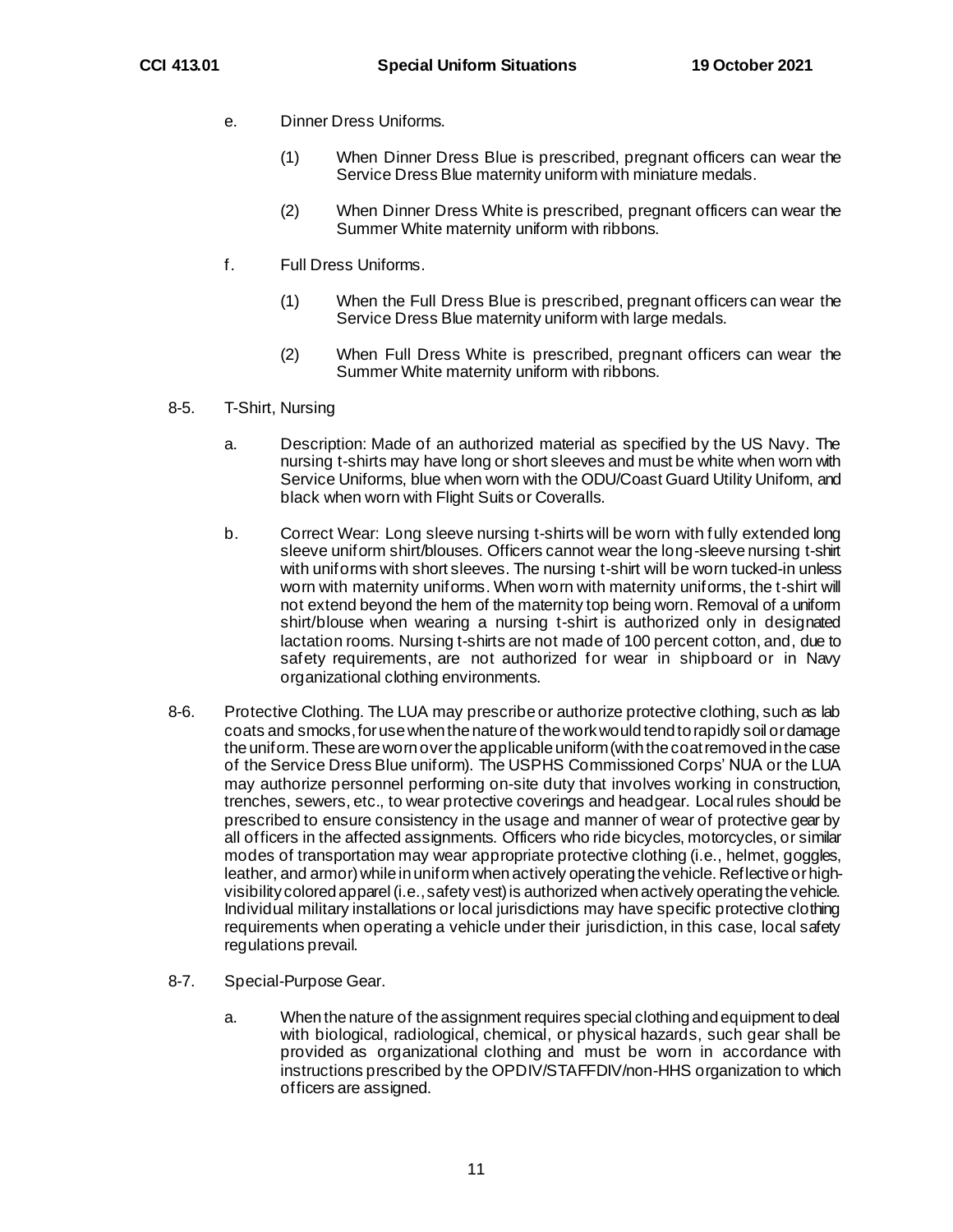- b. When a local or national public hazard is identified (e.g., pandemic), the NUA or LUA may direct officers to procure and wear appropriate protective clothing or equipment while the officer is in uniform. Officers will wear such clothing or equipment in accordance with instructions prescribed by the NUA or LUA.
- 8-8. Weddings.
	- a. Immediate Participants and Family. Officers, including retired and ready reserve officers, may elect to wear either customary civilian attire or the USPHS Commissioned Corps Uniform when participating in a wedding ceremony as a bride, groom, maid of honor, bridesmaid, best man, usher, or other member of the wedding party. All members of the wedding party, including those who are members of other Services, should wear uniforms of corresponding types (e.g., all uniformed personnel wears their respective Dinner Dress uniform). Civilians and non-USPHS Commissioned Corps members of the wedding party may not, of course, wear the USPHS Commissioned Corps uniform.
	- b. The Service Dress Blue or White is the counterpart to business attire; Dinner Dress is the counterpart to a tuxedo or a gown; Full Dress fits into a more ceremonial atmosphere, but is not as formal as Dinner Dress. The selection of uniforms is a matter of discretion, taking into account prevailing customs and the desires of the couple to be married.
	- c. Ushers and Bridesmaids. All ushers or bridesmaids who are USPHS Commissioned Corps service members should wear the same uniform. When multiple Uniformed Services are involved, uniforms of corresponding type should be worn. For example, officers should not mix Service Dress and Dinner Dress uniforms.
	- d. Guests. Uniformed guests wear the appropriate Service or Dinner Dress uniform.
	- e. Swords. Swords may be carried with the Full Dress or Dinner Dress uniforms. Swords are not worn in a house of worship. If the wedding takes place in a nonreligious setting, the carrying of swords is at the discretion of the bride and groom. In a house of worship, officers may carry the sword belt without the scabbard with the end clips fastened together. If an arch of swords is to be formed, draw swords outside of the house of worship. Uniformed guests would not normally cany swords.
- 8-9. Funerals.
	- a. General. The Service Dress uniform for the time of year is the appropriate uniform for attendance at a funeral (e.g., summer funeral Service Dress White (SDW) uniform, winter funeral Service Dress Blue (SDB)). In lieu of SDW, the Summer White uniform would be an acceptable alternative. When participating in a military funeral, officers should wear the USPHS Commissioned Corps' uniform equivalent to those worn by the participating members of the decedent's service. At military funerals, officers serving as pallbearers or attending in an official capacity may wear a mourning badge, if designated. When attending in a non-official capacity or for civilian funerals, the mourning badge is worn at personal discretion. For the purposes of this Section, the funeral of an officer may be designated a "military funeral" if desired by the next-of-kin or requested in the officer's will.
	- b. Mourning Badge. A mourning badge is a length of black crepe, 3 inches wide and long enough to encircle the arm. It is worn on the left sleeve of the outer garment, halfway between the shoulder and the elbow. When a sword is worn with the Full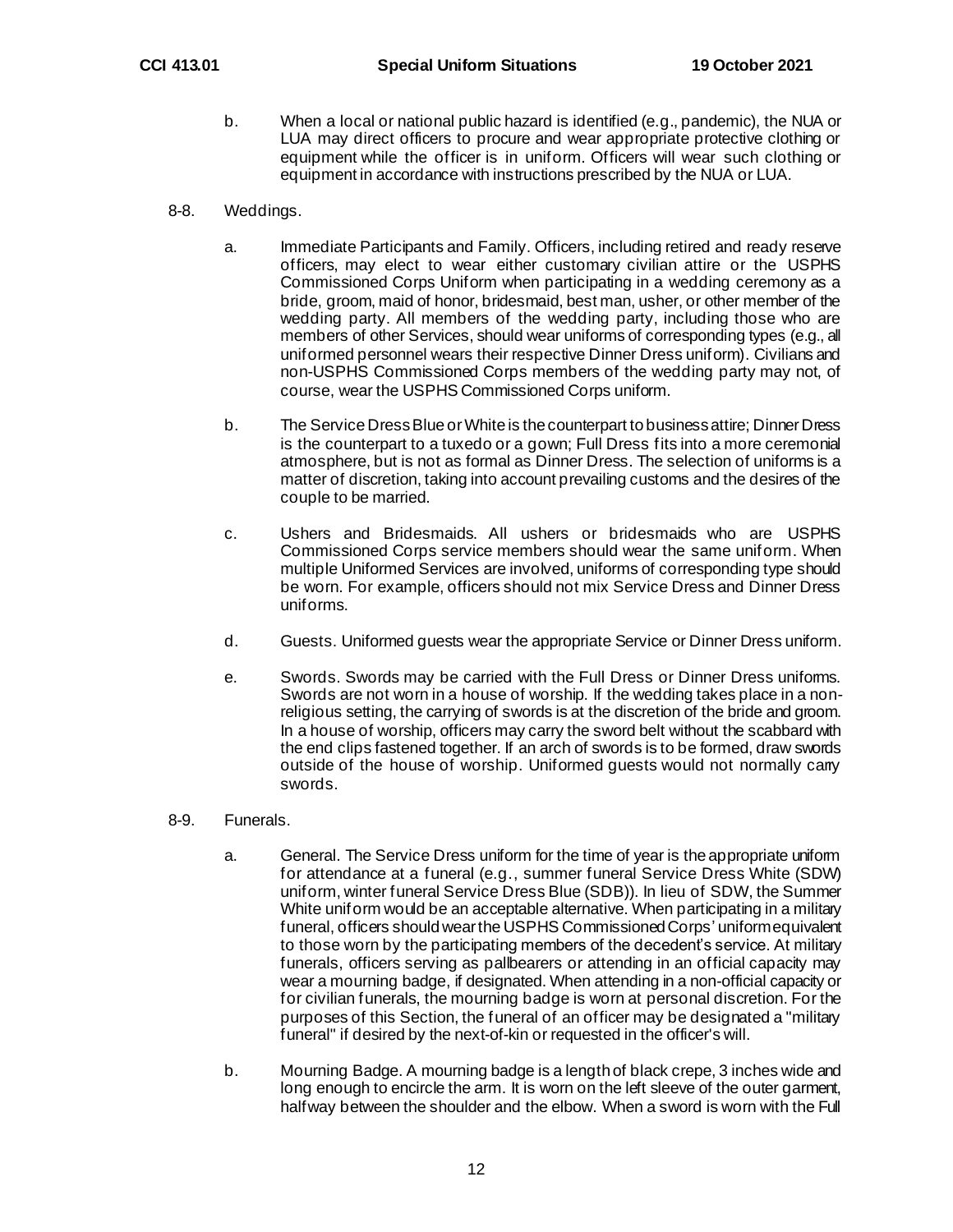Dress uniform, a mourning badge which is 3 inches wide and 20 inches long is knotted in the middle at the sword hilt.

- c. White Gloves. Officers may be required to wear white gloves at military funerals. White gloves are optional at other funerals, and are worn only during the funeral ceremony. Gloves are not authorized with the Summer White uniform.
- 8-10. Religious Ceremonies. When participating in religious services in a house of worship, uniformed officers may wear the vestments of his/her religion.
- 8-11. Flight Gear/Uniforms.



a. Jacket, Nomex ®, Flight

For officers in a current flight/flying billet as indicated in personnel orders, only; not for general wear. (CWU-36P-summer or CWU-45P-winter).

- (1) Description: Plain, sage green, Nomex material jacket. Heavy duty front zipper. Left sleeve zippered utility/pen pocket. Velcro ® patch over left chest. Two front-side pockets. Flexible knit cuffs on sleeves and waistband. Optional liner can be worn. Must meet military specifications.
- (2) Correct Wear: Zipper must be zipped up to ¾ closed. Black Velcro name patch (2 inches by 4 inches), with gold letters, single skill badge authorized, will be worn on left chest at all times. Manner of wear of patch is the same the information on the Navy Sweater patch policy. The USPHS Commissioned Corps does not authorize the wearing of a white scarf. Sage Nomex flight gloves are authorized. Worn only with Nomex Flight Suit. Khaki garrison cap with appropriate rank and cap device is prescribed when not a Foreign Object or Safety hazard. This component requires specific authorization from the LUA.



b. Suit, Nomex, Flight (FNS/PD 96-17)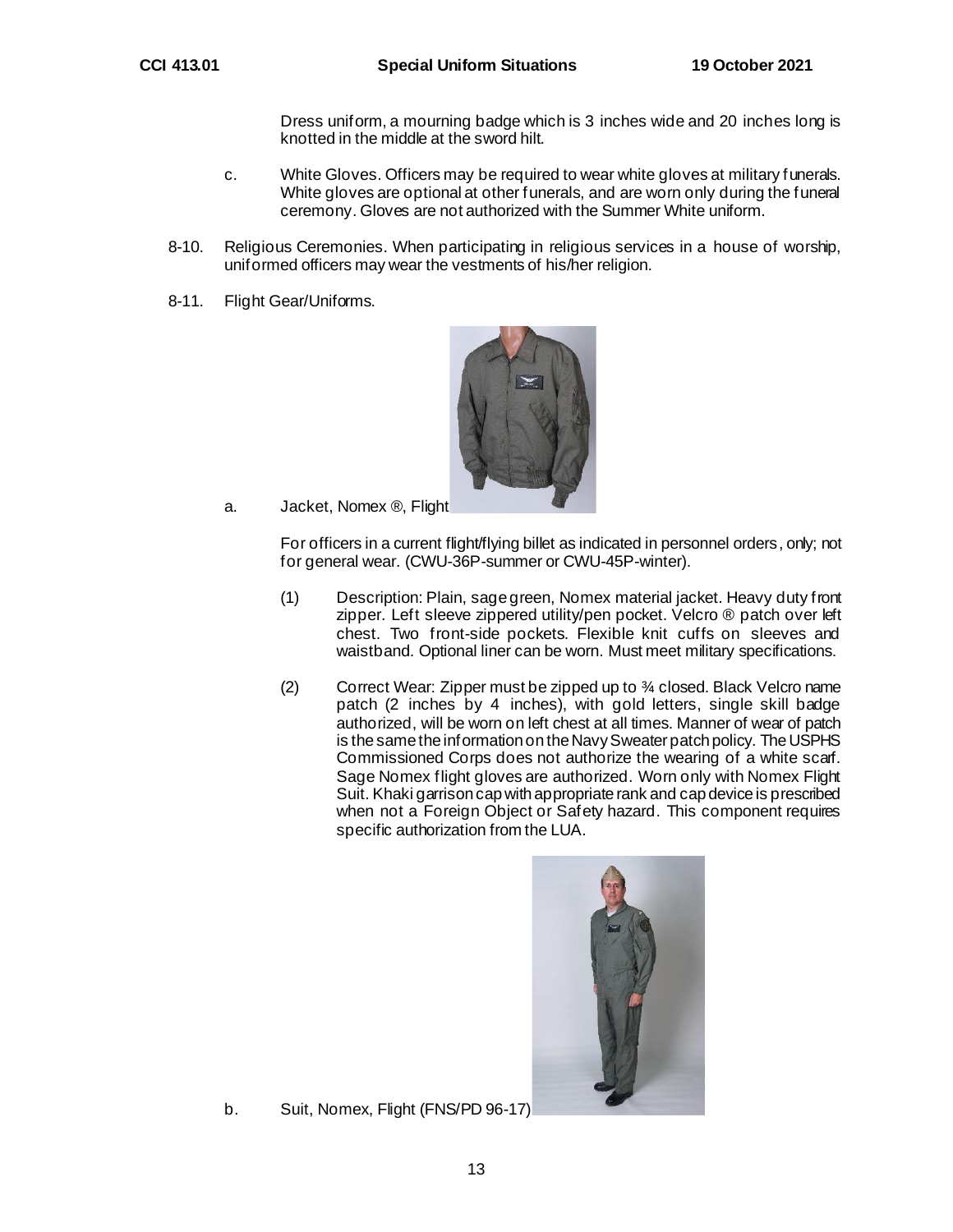For officers in a current flight/flying billet as indicated in personnel orders, only; not for general wear. Flight suits may be worn by aircrew members and individuals engaged in flight or flight-related duties during that working day. This authorization does not include ground support, non-aircrew maintenance or non-aircrew support personnel. Flight suits may be worn to/from home and work to include brief and appropriate stops, on military transport aircraft, and to official business meetings away from home duty station when the wear of flight suits is appropriate for transportation, or for the level of meeting (i.e., working meeting). Flight suits must be clean and well kept. Sleeves will be worn full length with hook and pile (Velcro) sleeve cuffs closed or with a maximum of two outward rolls when not engaged in flight operations. All zippers will be closed and FOD flaps will be closed on pen pockets.

- (1) Description:Plain, sage green, Nomex material flight suit. Double pull slide front closure. Left sleeve zippered utility/pen pocket. Velcro name patch over left chest. Velcro adjusters on each sleeve and waist side. Leg zippered gussets with facings. Two zippered lower leg pockets with facings. Must meet military specifications MIL-C-83141A for flame resistance.
- (2) Correct Wear: All zippers must be closed. Black Velcro name patch, with same criteria and specifications as Navy Sweater Patch. Navy style flight suit cloth rank insignia must be sewn on each shoulder, 5/8 inch from shoulder seam. All flight suit logos (except rank insignia) will be affixed with Velcro fasteners. For sage green flight suits the hook and pile must be green or black. The pile must be attached to the flight suit using a matching thread, while all logos will have pile material affixed in the color of the outer edge of the logo. All hook and pile material will be cut to the shape of the logo to be affixed. Rank must be worn in same manner as worn on Windbreaker Jacket or All-Weather Coat. All Velcro fasteners must be closed and in a serviceable condition. The PHS unit patch may be worn ½" below the shoulder seam on the left arm. Sage Nomex flight gloves are authorized. Standard issue black leather flight boots or flight approved black, brown, or tan boots with matching laces. Brown boots may be worn. Flight boots are to be clean, well shined and in good repair. Lace shoes from inside out through all eyelets and tie. Socks will be 100 percent cotton, 100 percent wool, or special use socks as approved by the Navy. Socks must be sage green or white with no visible stripes or logos. The khaki garrison cap with appropriate rank and cap device is prescribed and the blue command ball cap is an option at the discretion of the LUA, when not a Foreign Object or Safety hazard. The USPHS Commissioned Corps authorizes the white crew neck or turtleneck undershirt, flight deck jersey, crew neck undershirt (any color), and turtleneck flight deck jersey. Undershirts will be 100 percent cotton, plain front, and without a collar. Shirts will be white or a uniform color throughout the command. Undershirts will be in good repair, not faded, stretched, nor torn. Officers may wear aramid fiber long underwear in addition to the undershirt/turtleneck during cold weather conditions for which the clothing was designed. Shirts with a neck zipper must be worn with the zipper closed to at least the bottom of the collar. This component requires specific authorization from the LUA.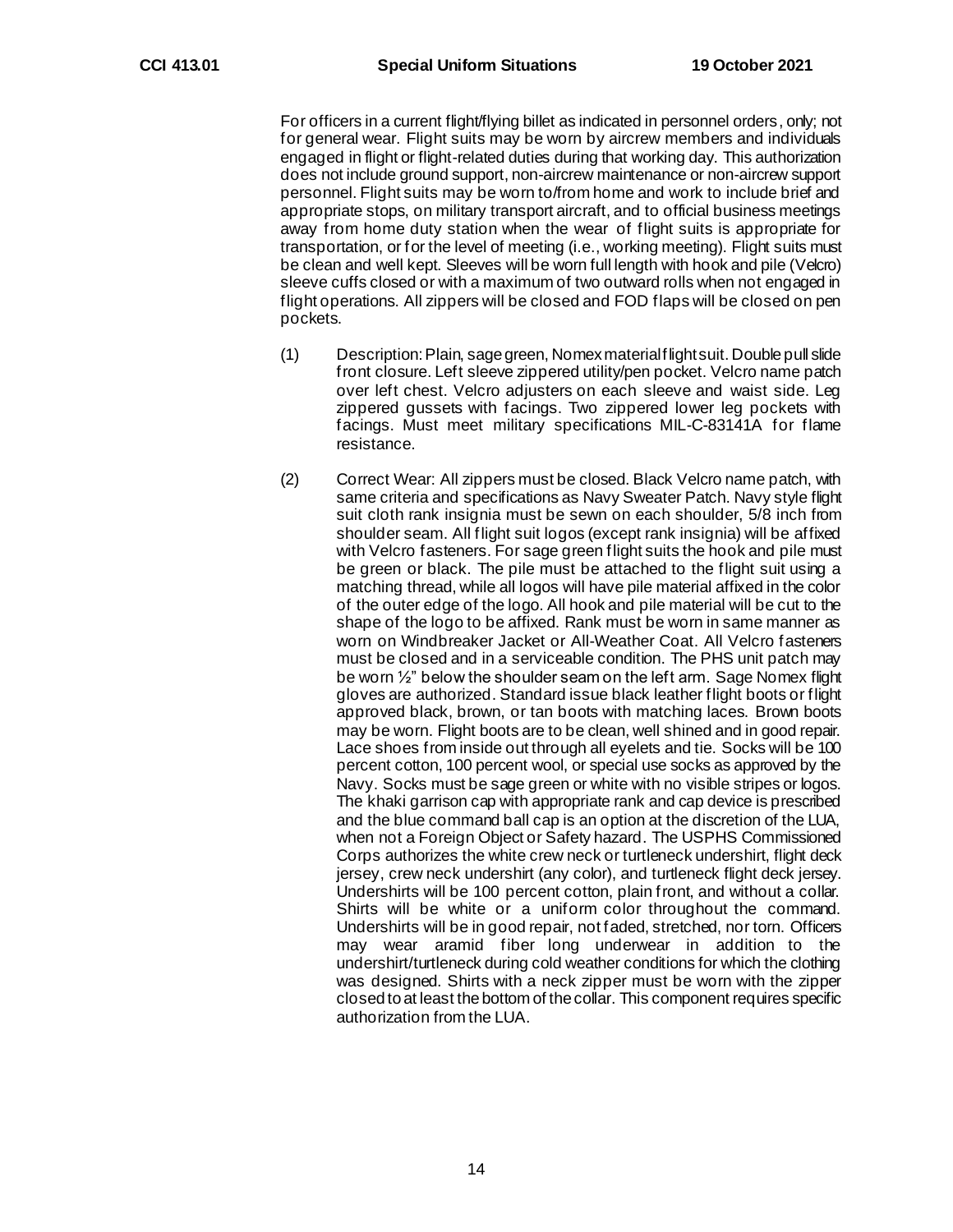- 8-12. Physical Training Uniform (PTU)
	- a. T-Shirt and Shorts



- (a) Fabric: Navy blue, 100% Polyester, Interlock.
	- (b) Unisex sizing.
	- (c) Logo: non-reflective, heat transfer.
	- (d) Machine washable.
	- (e) Correct wear: Officers should wear the T-Shirt tucked into the pants/shorts.
	- (f) Quantities: Officers should maintain two PTU t-shirts.



- (2) Shorts
	- (a) Fabric: Navy blue, 100% Polyester, 4-way stretch woven.
	- (b) Unisex sizing.
	- (c) Logo: non-reflective, heat transfer.
	- (d) Inseam length: 5"
	- (e) Liner: brief style
	- (f) Machine washable.
	- (g) Quantities: Officers should maintain two PTU shorts.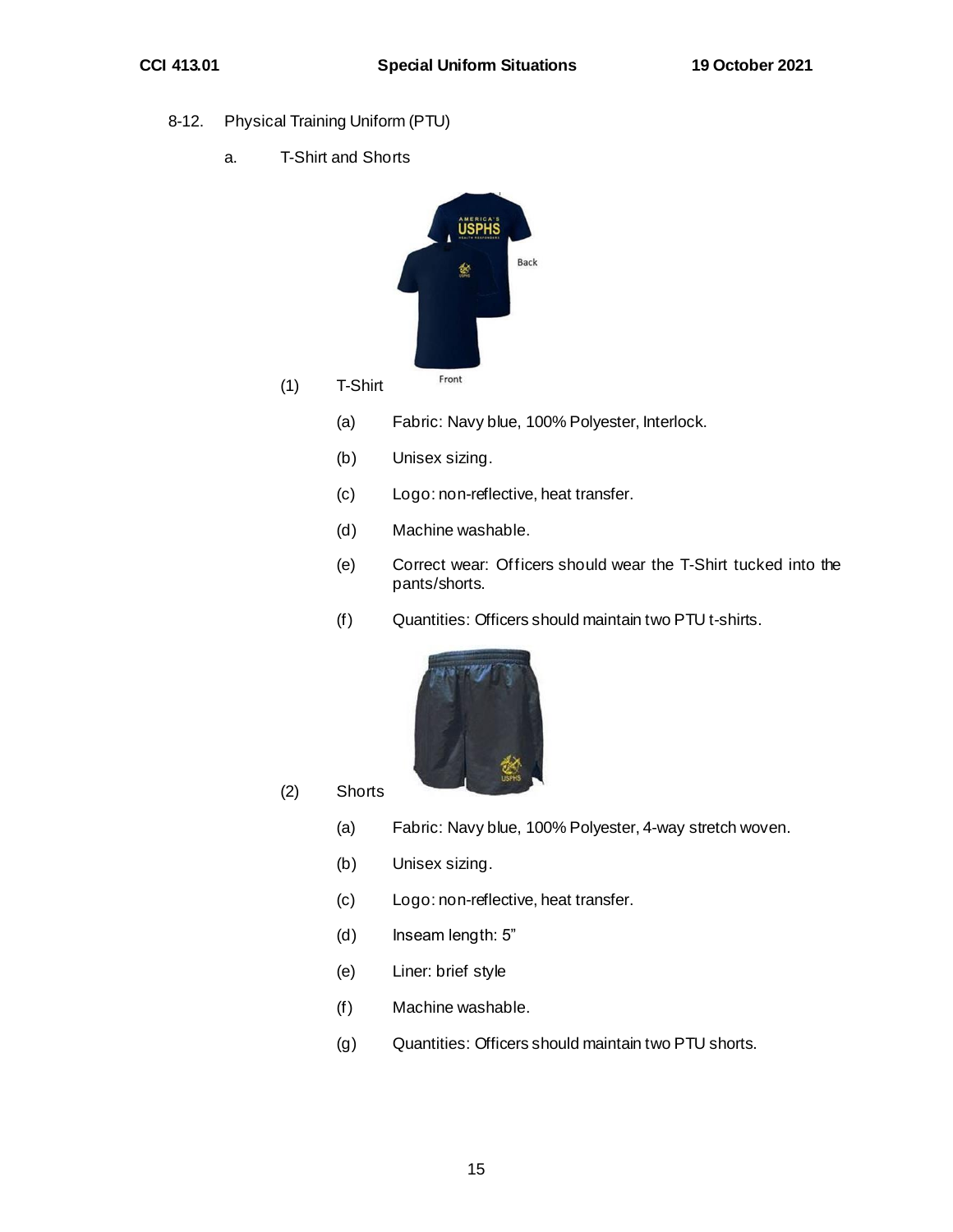- (3) Officers are authorized to wear solid dark blue or black compression shorts, leggings, and shirts underneath the PTU. Officers cannot wear these items except underneath the PTU.
- b. Fleece Hoodie Sweatshirt and Pants



- (1) Hooded Sweatshirt
	- (a) Fabric: Navy blue, 50% Cotton/50% Polyester fleece.
	- (b) Unisex sizing.
	- (c) Size tariff:
	- (d) Logo: non-reflective, heat transfer
	- (e) Rib cuffs and waistband, front muff pocket
	- (f) Machine washable
	- (g) Correct wear: Officers should not tuck the sweatshirt into pants, but should wear it over shirts. The officer can wear the hood outdoors but not indoors.



- (2) Sweatpants
	- (a) Fabric: Navy blue, 50% Cotton/50% Polyester fleece
	- (b) Unisex sizing
	- (c) Size tariff:
	- (d) Logo: non-reflective, heat transfer
	- (e) Elastic leg hem
	- (f) Machine washable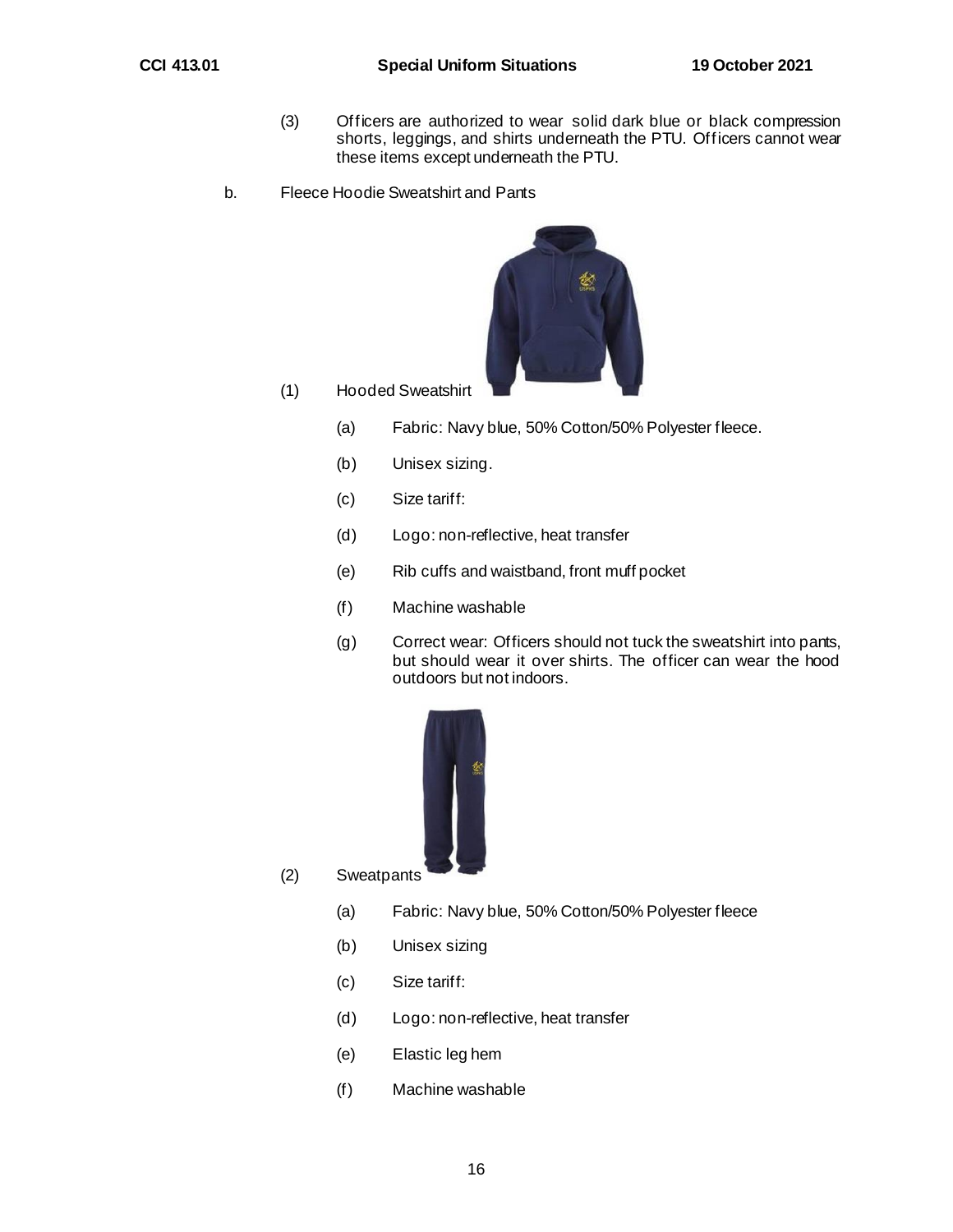- 9. HISTORICAL NOTES: This is the fourth issuance of this Instruction within the eCCIS.
	- 9-1. CCI 413.01, "Special Uniform Situations," dated 29 July 2020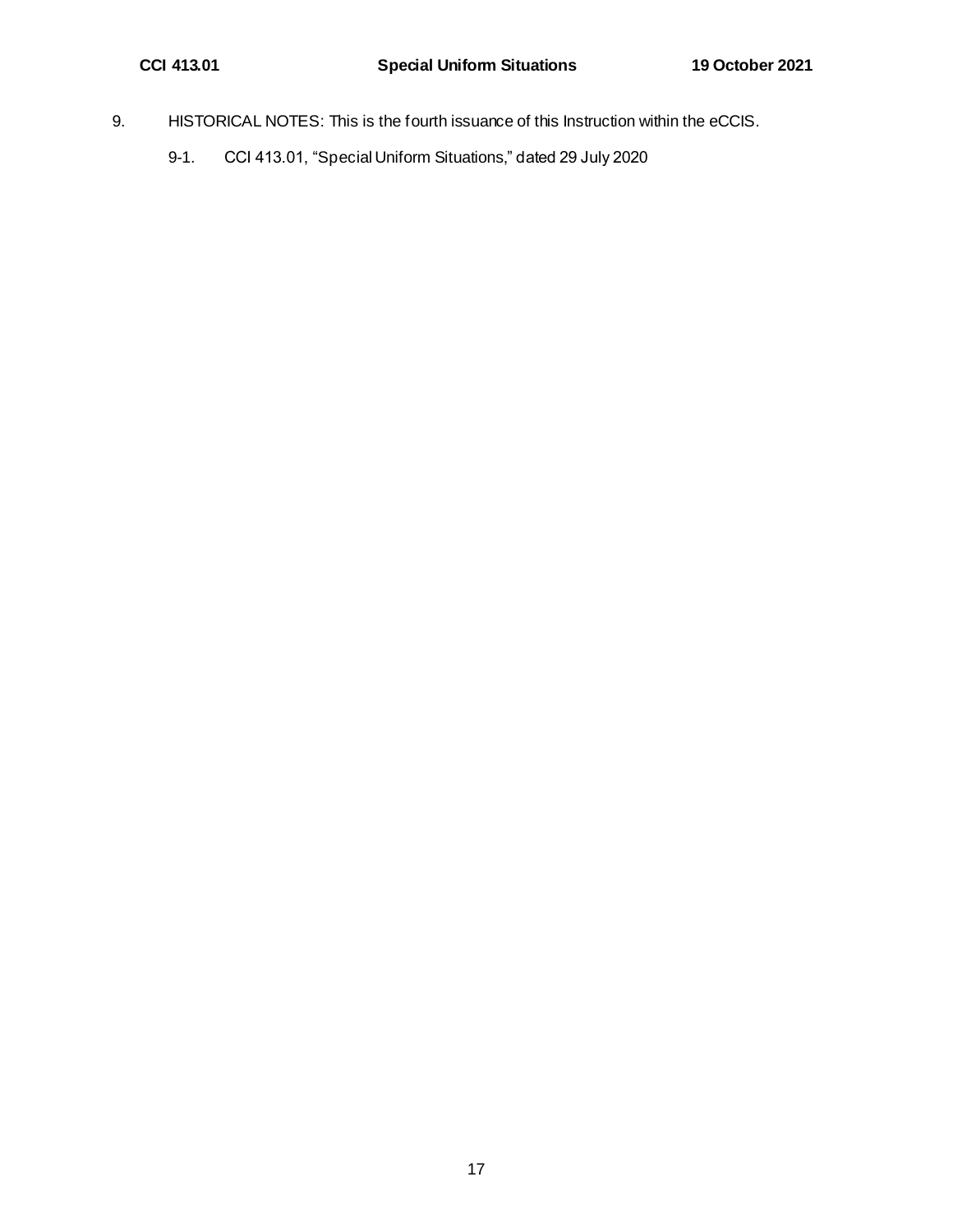# Appendix A

Special Uniform Illustrations

#### ODU Shirt Insignia Illustration



# Different Types of Maternity Uniforms



18